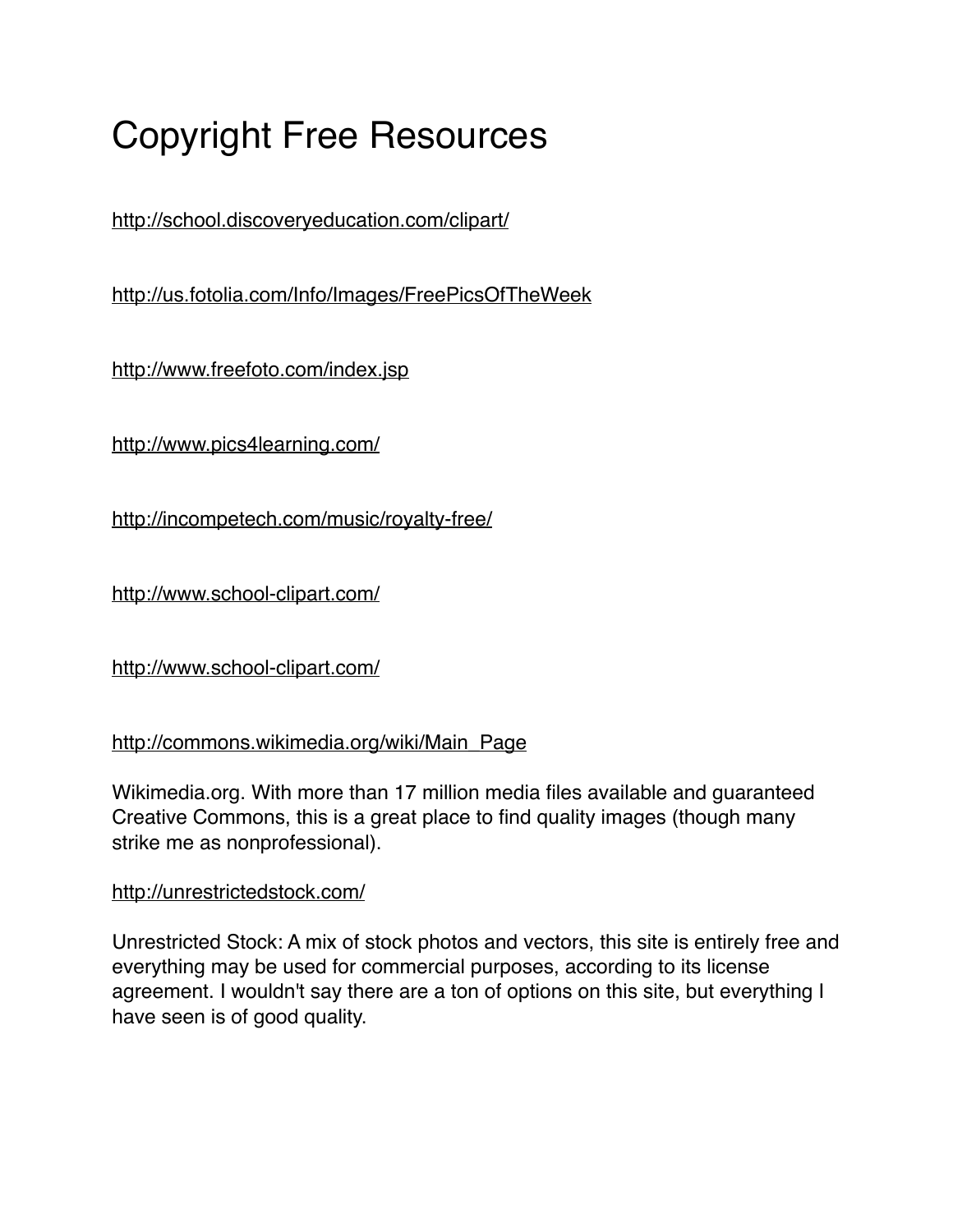## <http://www.freedigitalphotos.net/>

FreeDigitalPhotos.net: Only the small sizes of images are free. And keep in mind that they require attribution on all free images used (HTML code is offered, too), and your email address must be provided.

## <http://www.usa.gov/Topics/Graphics.shtml>

USA.gov: By far the most random site on this list, the U.S. government has provided a list of sites with images on offer from such sources as the national archives and NASA. They warn that not all images on the sites are in the public domain, so double-check. However, I've sniffed around about four sites and they are practically begging me to take the images.

## http://www.stockphotosforfree.com/

StockPhotosFree.com: They say the images are "royalty-free" and guarantee they can be used for commercial purposes. Unfortunately, I'd argue the quality of these stock images are the same as what I'd take on a holiday

#### <http://foter.com/>

Foter.com: Great range of images (but searches for "coffee" brought up a surprising number of images of young girls in suggestive situations). You can search for CC images specifically permitted for commercial use with the tick of a box.

#### <http://www.freemediagoo.com/>

FreeMediaGoo.com: Minimal selection, very few themes. I wouldn't use it, despite its being royalty-free.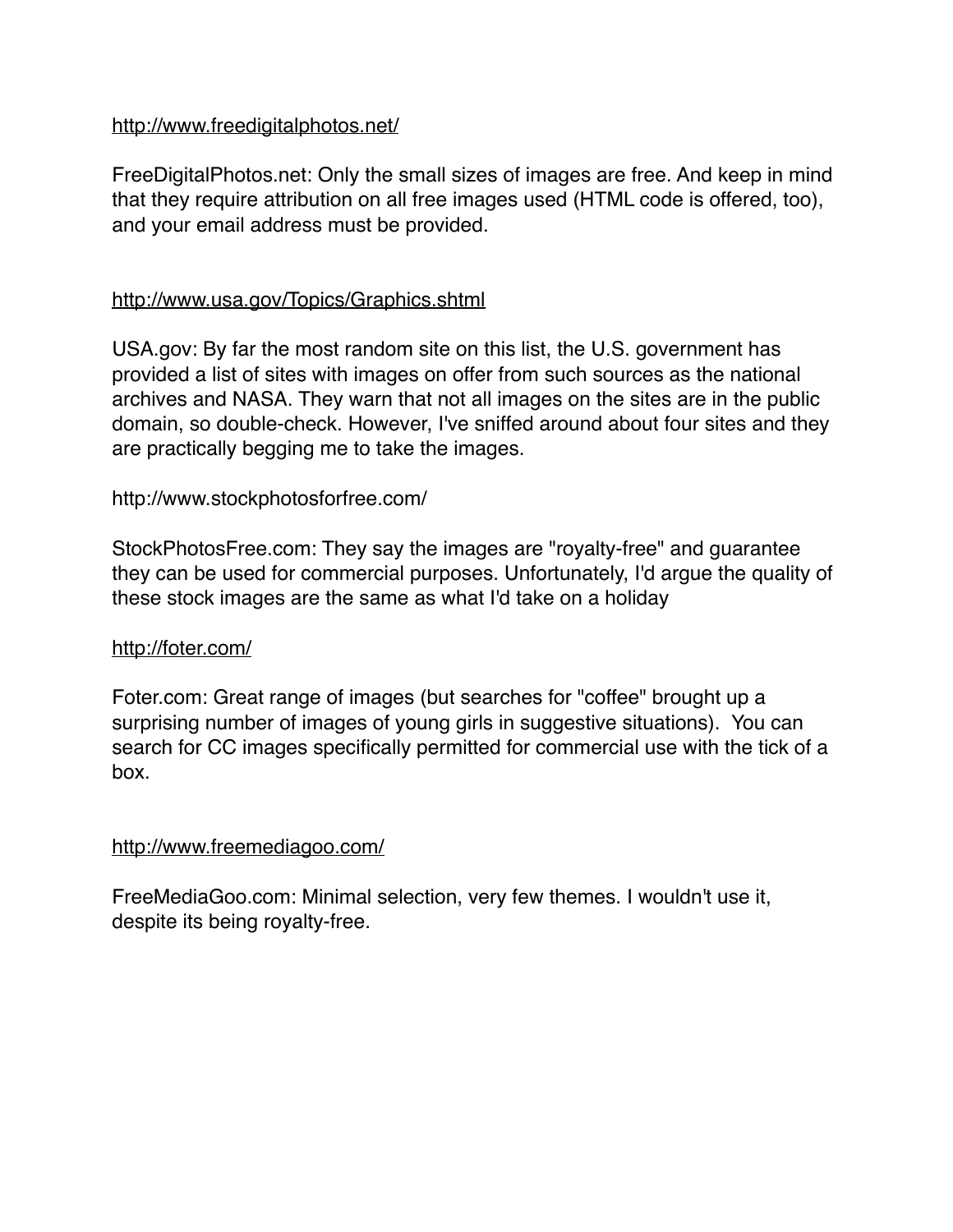http://freerangestock.com/

FreeRangeStock: Royalty-free images abound, about 50 percent high-quality, 50 percent novice. It makes you jump through hoops to download images while promoting its brand via your social media accounts, so just scroll down the popup download window to ignore the cries for promotion.

http://animalphotos.info/a/

Animalphotos.info: Images of animals, categorized like a directory, all licensed under Creative Commons. After looking at macaques, stuffed ducks, and red shovelers, I can say the image quality is outstanding.

## <http://carpictures.cc/cars/photo/>

CarPictures.cc: Lots of pictures of cars available under Creative Commons licenses. The quality of the images is quite good.

# <http://compfight.com/>

CompFight.com: A search engine that can filter for only CC images on Flickr, as well as separately show some paid for Shutterstock images.

#### <http://search.creativecommons.org/>

Search.CreativeCommons.org: A great place to search for Creative Commons images across Flickr, Pixabay, Google Images, and Open Clip Art Library. While you can only do a search through one CC supplier at a time, it's a great starting point.